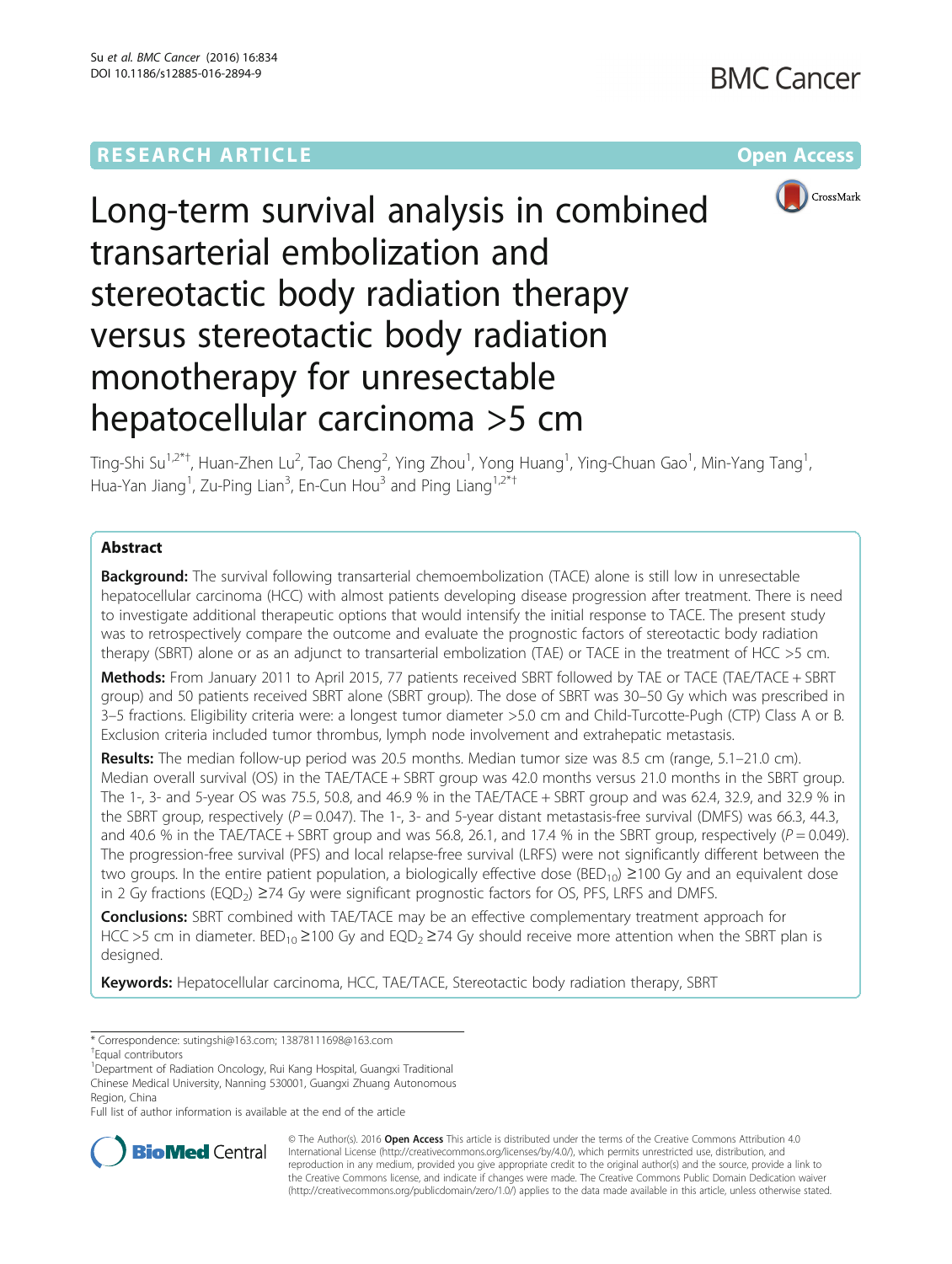## <span id="page-1-0"></span>Background

According to global cancer statistics, an estimated 782,500 new liver cancer cases and 745,500 deaths occurred worldwide in 2012, with China alone accounting for approximately 50 % of the total number of cases and deaths [[1\]](#page-8-0). The main histological subtype of primary liver cancer occurring worldwide is hepatocellular carcinoma (HCC) [[1\]](#page-8-0). Resection or transplantation is the gold standard for the treatment of early-stage HCC [\[2](#page-8-0)]. However, only 10–20 % of newly diagnosed patients have resectable disease. The majority of HCCs are unresectable or non-transplantable at the time of diagnosis. Transarterial chemoembolization (TACE) is frequently used as a local treatment option for unresectable or non-transplantable HCC, which imparts a survival benefit compared to best supportive care [\[3](#page-8-0), [4](#page-8-0)].

Traditionally, radiotherapy (RT) has played a limited role in the treatment of HCC due to radiation-induced liver disease (RILD) and low tolerance of the whole liver to irradiation with a dose of 30–35 Gy [\[5](#page-8-0)]. Recently, stereotactic body radiation therapy (SBRT) has been investigated as a research hotspot, in order to provide a higher biologically effective dose (BED). Encouraging results have indicated that liver SBRT is safe with a high rate of local control [[6](#page-8-0)–[10](#page-8-0)].

In the present study, we aimed to retrospectively compared the long-term survival in combined transarterial embolization (TAE/TACE) and SBRT, and SBRT alone for unresectable HCC >5 cm in diameter at our institution.

## Methods

#### Patient population

From January 2011 to April 2015, 127 patients with unresectable HCC were treated with SBRT alone or as an adjunct to TAE/TACE. Eligibility criteria included: (a) primary HCC was diagnosed by surgeon, and/or radiologist and oncologist, according to the international guidelines for the management of HCC or by pathology [\[2](#page-8-0)], (b) longest tumor diameter >5.0 cm, (c) Child-Turcotte-Pugh (CTP) Class A or B disease, and (d) Eastern Cooperative Oncology Group (ECOG) score 0–1. Exclusion criteria were: (a) tumor thrombus, (b) lymph node involvement and extrahepatic metastasis, (c) ECOG  $\geq$ 2, and (d) poor liver function in CTP C disease.

Patients without increased CTP score and hepatic enzyme (ALT or/and AST) higher than normal before TAE/ TACE, were treated with SBRT after TAE/TACE following an interval of 3 to 4 weeks. Patients with a hepatic arteriovenous fistula or who refused to undergo TAE/TACE received SBRT only. Patient characteristics in the TAE/ TACE + SBRT group and the SBRT group are shown in Tables 1 and [2.](#page-2-0) All patients provided written informed consent. Ethical approval was obtained from the Medical Ethics Committee of Rui Kang Hospital, Guangxi, China.

| <b>Table 1</b> Baseline characteristics of the TACE/TAE+ SBRT and |  |  |  |
|-------------------------------------------------------------------|--|--|--|
| SBRT groups                                                       |  |  |  |

|                                         | TACE/TAE + SBRT<br>$(n = 77)$ | <b>SBRT</b><br>$(n = 50)$ | $P$ value |
|-----------------------------------------|-------------------------------|---------------------------|-----------|
| Age $\geq 60$ /<60 years                | 60/17                         | 39/11                     | 0.992     |
| Gender (male/female)                    | 67/10                         | 45/5                      | 0.610     |
| HBsAg (unknown/negative/<br>positive)   | 0/4/73                        | 2/4/44                    | 0.456     |
| CTP class (A/B)                         | 70/7                          | 41/9                      | 0.139     |
| ECOG (0/1)                              | 60/17                         | 39/11                     | 0.545     |
| Nodules (solitary/multiple)             | 50/27                         | 37/13                     | 0.283     |
| Recurrent/Primary                       | 10/67                         | 5/45                      | 0.324     |
| BCLC (A/B)                              | 50/27                         | 37/13                     | 0.283     |
| Liver cirrhosis (Yes/No)                | 57/20                         | 38/12                     | 0.485     |
| AFP ≥100 ng/mL (Yes/No)                 | 44/33                         | 30/20                     | 0.562     |
| Tumor size (5-10 cm/≥10 cm)             | 51/26                         | 43/7                      | $0.013*$  |
| $EQD_2$ ( $\geq$ /<74Gy)                | 49/28                         | 43/7                      | 0.150     |
| $BED_{10}$ ( $\ge$ /<100Gy)             | 24/53                         | 21/29                     | $0.031*$  |
| 30-45Gy/3Fr;38-48Gy/4Fr;<br>35-50Gy/5Fr | 43/23/11                      | 31/15/4                   | 0.695     |

AFP alpha fetoprotein, BED biologically effective dose, BCLC Barcelona clinic liver cancer, CTP Child-Turcotte-Pugh, EQD<sub>2</sub> equivalent dose in 2Gy fraction, ECOG Eastern cooperative oncology group, Fr fractions, SBRT stereotactic body radiation therapy, TACE/TAE trans-arterial embolization; \*P < 0.05

#### TAE/TACE

TAE procedure: selective arteriography of the hepatic artery was performed to locate the tumor. After identifying the tumor-feeding artery, 5–20 mL Lipiodol (Huai Hai Pharmaceutical Factory, Shanghai, China) was slowly injected through the catheter, which was followed by gelatin sponge particle Gelfoam (Jinling Pharmaceutical Co., Ltd., Nanjing, China) embolization. TACE procedure: selective arteriography of the hepatic artery was performed to locate the tumor. After identifying the tumor-feeding artery, a mixture of 5–20 mL Lipiodol (Huai Hai Pharmaceutical Factory, Shanghai, China) and  $30-40$  mg/m<sup>2</sup> cisplatinum or fluorouracil glycosides 750–1000 mg was slowly injected through the catheter, which was followed by gelatin sponge particle Gelfoam (Jinling Pharmaceutical Co., Ltd., Nanjing, China) embolization. TAE/TACE was repeated 1 to 4 times at intervals of 4 to 6 weeks.

## SBRT

Three or four gold markers (0.8 mm in diameter) were implanted into the tumor guided by B-ultrasound or CT. One week later, CT scan and MRI were performed with a slice thickness of 3 mm. Image fusion CT and MRI delineated the gross tumor volume (GTV) and was expanded by 0–3 mm to form the planning target volume (PTV). CyberKnife Robotic Radiosurgery (Accuray Inc., Sunnyvale, CA, USA) involved use of the Synchrony respiratory motion-tracking system and patients wore a special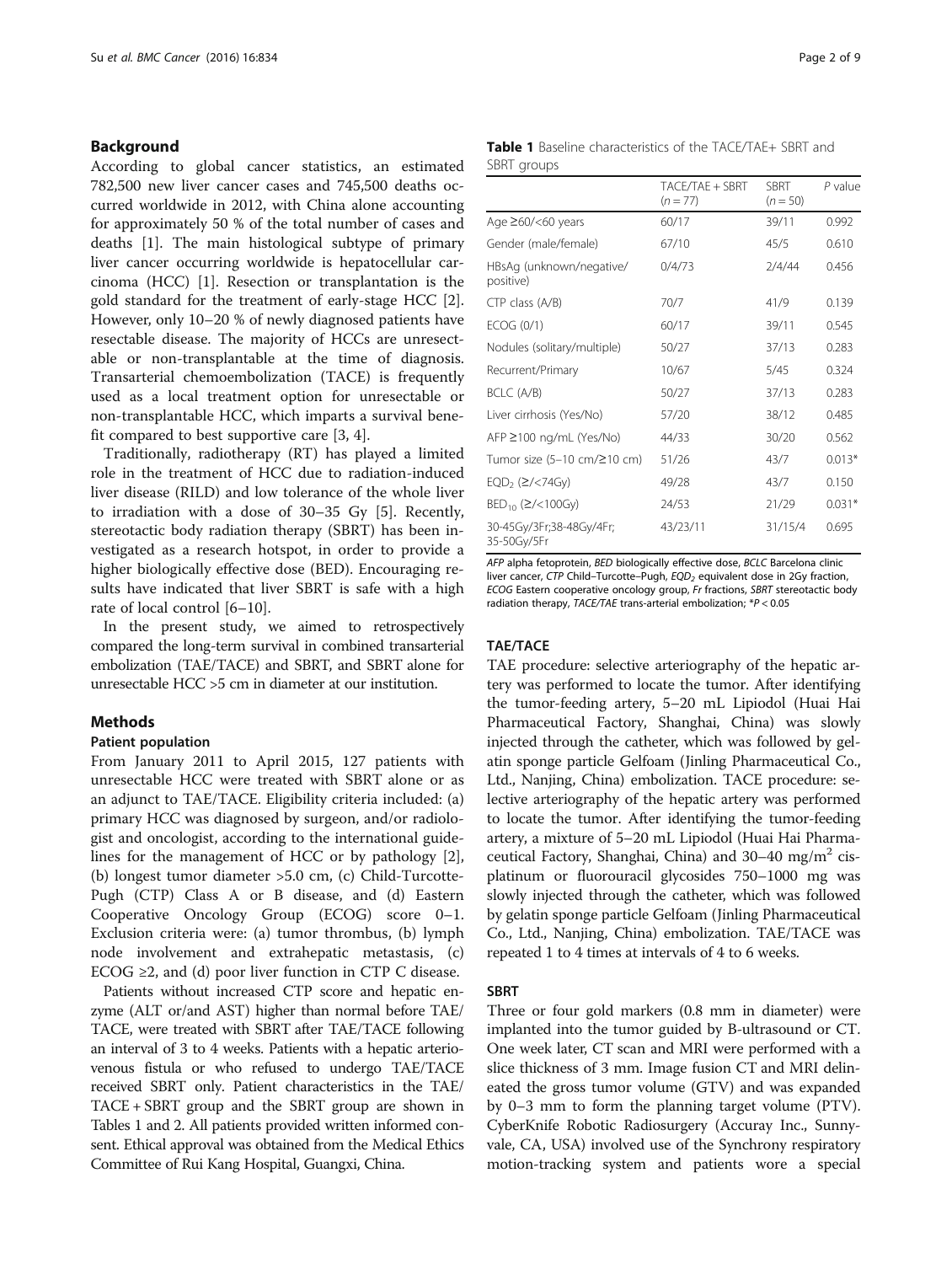CTP Child-Turcotte-Pugh, SBRT stereotactic body radiation therapy, AFP alpha fetoprotein, BED biologically effective dose, EQD<sub>2</sub> equivalent dose in 2Gy fraction, OS overall survival, DMFS distant metastasis-free survival, TACE/TAE trans-arterial embolization; \*P < 0.05

Synchrony vest. The average treatment time was 30– 60 min. A dose of 30–50 Gy was prescribed in 3–5 fractions at the 66 % (range, 56–80 %) isodose line.

The dose–volume constraints for organs at risk (OARs) were: duodenum: V 1 mL <25 Gy; stomach and small bowel: V 1 mL <25 Gy; kidneys:  $1/3$  V<sub>total</sub> <15 Gy; liver: total spared volume ( $V_{total}$ - $V_{15Gy}$ ) >700 mL and/or  $V_{15Gy}$  <1/3 $V_{total}$ ; and spinal cord: V 1 mL <15 Gy.

The CyberKnife platform utilized 95–230 beams. Maximum spinal cord point dose was a mean of 6.5 Gy (range, 4.2–12.9 Gy), which was strictly maintained at 1 mL <15 Gy. Maximum bowel point dose was a mean of 21.2 Gy (range, 8–29.9 Gy) for the PTV, which was strictly maintained at 1 mL <25 Gy. Liver total spared volume: V  $_{\text{total}}$ -V<sub>15Gy</sub> was a mean of 810 mL (range, 600–1330 mL) and/or  $V_{15Gy}$  <1/3V<sub>total</sub>. According to the standard equation, the biologically effective dose (BED) and equivalent dose in 2 Gy fractions  $(EQD<sub>2</sub>)$  assumed an  $\alpha/\beta$  ratio of 10 for rapidly proliferating tumor cells and 3 for normal tissues.

$$
BED = d \times n\{1 + d/(\alpha/\beta)\}; EQD
$$
  
= d \times n\{(\alpha/\beta + d)/(\alpha/\beta + dx)\};  
(d = dose, n = fraction and dx = 2).

## Adjuvant therapy

During SBRT treatment, combined adjuvant medication was administered, consisting of lansoprazole, glutathione, vitamins and Chinese herbs. Antiviral therapy with a nucleoside or nucleotide analogue was also administered to patients with chronic hepatitis due to hepatitis virus B (HBV) infection.

#### Response evaluation and follow-up

This study was censored on August 1, 2016. Patients were re-evaluated one month after SBRT and every three months thereafter by the treating radiation oncologist. Clinical examination, determination of alpha fetoprotein (AFP) and contrast-enhanced CT and/or MRI were performed at each follow-up visit. The Response Evaluation Criteria in Solid Tumors (RECIST) guideline was used to describe changes in the treated areas [[11\]](#page-8-0).

## Toxicity

Toxicity induced by SBRT was scored according to the NCI Common Terminology Criteria for Adverse Events (CTCAE) version 4.03. RILD was defined as an anicteric elevation in alkaline phosphatase of at least 2-fold the upper normal level (classic RILD) or elevated transaminases of at least 5-fold (non-classic RILD), without progressive disease (PD) and the development of

<span id="page-2-0"></span>

| Table 2 Univariate analysis and multivariate analysis of prognostic predictors for OS and DMFS in 127 locally unresectable HCC |  |
|--------------------------------------------------------------------------------------------------------------------------------|--|
| patients                                                                                                                       |  |

| Characteristics     |            | Patients | OS (%) |        | Univariate | Multivariate | DMFS (%) |        | Univariate | Multivariate |
|---------------------|------------|----------|--------|--------|------------|--------------|----------|--------|------------|--------------|
|                     |            |          | 1-year | 3-year | analysis   | analysis     | 1-year   | 3-year | analysis   | analysis     |
| Gender              | Male       | 112      | 71.1   | 46.3   | 0.275      |              | 63.1     | 38.8   | 0.568      |              |
|                     | Female     | 15       | 66.7   | 34.6   |            |              | 60.0     | 35.0   |            |              |
| Age, years          | $\geq 60$  | 29       | 69.9   | 45.1   | 0.740      |              | 68.7     | 48.5   | 0.558      |              |
|                     | <60        | 98       | 70.9   | 43.2   |            |              | 61.2     | 35.9   |            |              |
| $AFP \ge 100$ ng/mL | Yes        | 74       | 63.4   | 33.4   | $0.009*$   | 0.057        | 55.8     | 28.2   | $0.022*$   | 0.081        |
|                     | No         | 53       | 80.3   | 61.1   |            |              | 70.2     | 52.5   |            |              |
| <b>BCLC</b> stage   | Α          | 87       | 67.5   | 45.0   | 0.924      |              | 60.6     | 37.8   | 0.934      |              |
|                     | B          | 40       | 76.9   | 44.6   |            |              | 66.8     | 39.5   |            |              |
| CTP class           | Α          | 111      | 74.0   | 45.3   | 0.112      |              | 66.1     | 39.4   | 0.099      |              |
|                     | B          | 16       | 60.6   | 44.6   |            |              | 36.1     | 27.0   |            |              |
| TACE/TAE            | Yes        | 77       | 75.5   | 50.8   | $0.047*$   | $0.017*$     | 66.3     | 44.3   | $0.049*$   | $0.011*$     |
|                     | No         | 50       | 62.4   | 32.9   |            |              | 56.8     | 26.1   |            |              |
| $BED_{10}$ (Gy)     | $\geq 100$ | 44       | 87.8   | 62.0   | $0.005*$   | $0.049*$     | 80.2     | 50.2   | $0.006*$   | $0.023*$     |
|                     | < 100      | 83       | 61.4   | 35.4   |            |              | 53.3     | 30.6   |            |              |
| Tumor size (cm)     | $5 - 10$   | 94       | 77.2   | 47.3   | $0.048*$   | 0.137        | 67.2     | 42.0   | 0.064      | 0.053        |
|                     | $\geq$ 10  | 33       | 51.8   | 39.1   |            |              | 49.8     | 28.9   |            |              |
| $EQD2$ (Gy)         | $\geq 74$  | 88       | 75.4   | 52.0   | $0.046*$   | 0.051        | 68.0     | 46.3   | $0.008*$   | $0.035*$     |
|                     | <74        | 39       | 59.9   | 28.1   |            |              | 51.2     | 21.6   |            |              |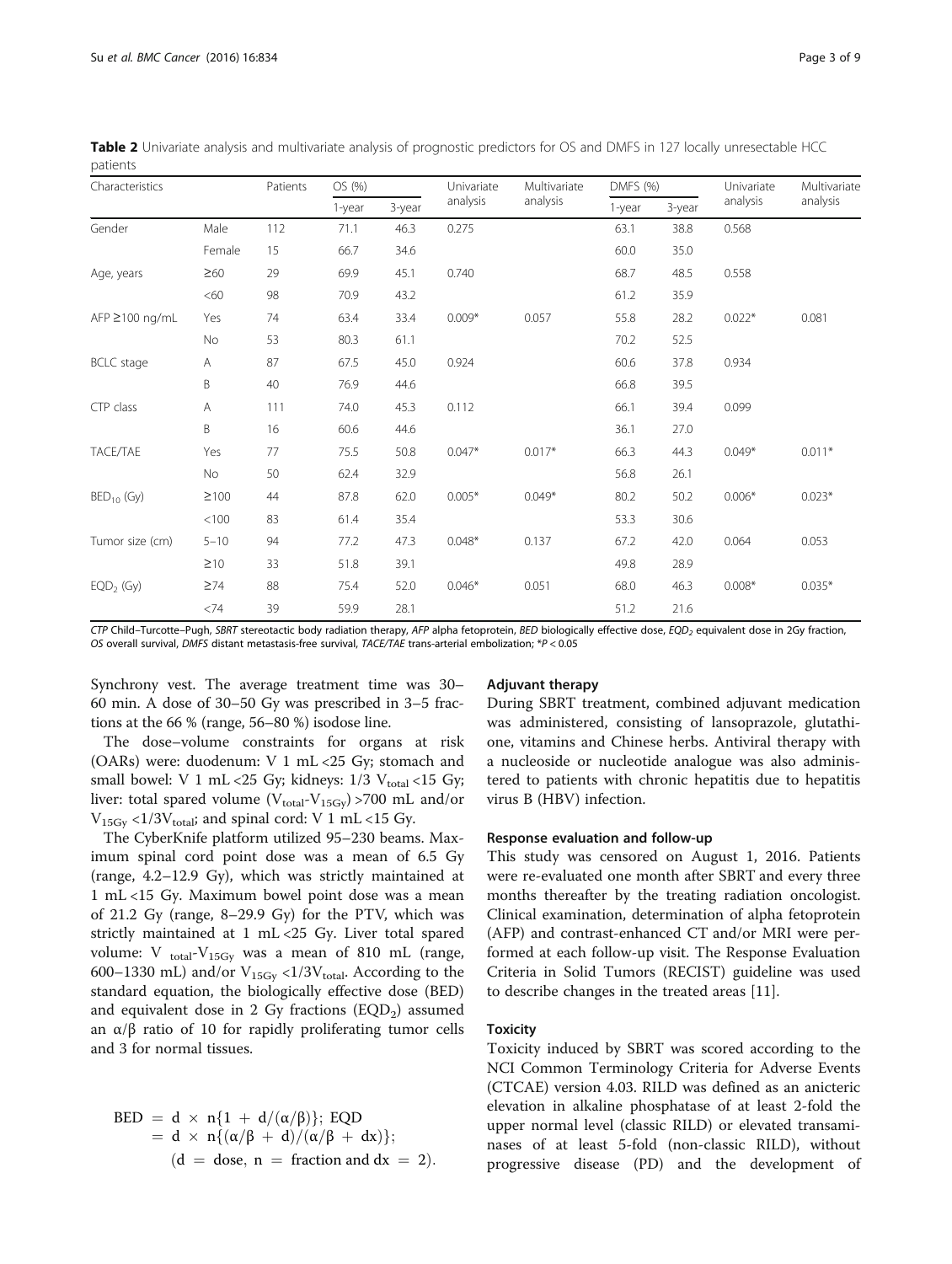nonmalignant ascites [\[12](#page-8-0)]. Treatment-associated complications were scored according to the NCI CTCAE version 4.03. To verify late adverse effects on liver function, deterioration in the CTP score after 6 months was also determined in evaluable patients, defined as alive without PD or intrahepatic recurrence, and having received no additional therapy in the 6 months after completion of SBRT.

#### Statistical analysis

SPSS version 17.0 (IBM Corp., Armonk, NY, USA) was used for statistical analysis. A Kaplan–Meier curve was used to calculate the OS, PFS, LRFS, and DMFS rates. OS was calculated from the date of SBRT treatment until the date of final follow-up or death. PFS was estimated from the date of SBRT treatment until the date of disease progression or death. LRFS was estimated from the date of SBRT treatment until the date of intrahepatic recurrence or death. DMFS was estimated from the date of SBRT treatment until the date of extrahepatic metastases or death. The log-rank test was used to compare outcomes among survival curves for each potential prognostic factor. Any factors that were significant in univariate analyses were subjected to multivariate analyses using the Cox proportional hazards regression model. For comparisons between the baseline variables, the  $X^2$ test and Fisher's exact test were performed.  $P < 0.05$  was considered statistically significant.

## Results

## Patient characteristics

In total, 77 patients received TAE/TACE + SBRT and 50 patients received SBRT alone in Rui Kang Hospital, Nanning, China. Median patient age was 51 years (range, 21–86 years) and 112 patients were male. One hundred and eleven patients (86.4 %) had CTP Class A disease. Eighty-seven patients had Barcelona Clinic Liver Cancer (BCLC) A stage disease. Thirty-three patients had HCC with the largest diameter ≥10 cm. Patient characteristics are shown in Tables [1](#page-1-0) and [2.](#page-2-0)

#### TAE/TACE + SBRT versus SBRT alone

During the follow-up period, 58 patients (45.7 %) died (Table 3). Median OS in the TAE/TACE + SBRT group was 42.0 months versus 21.0 months in the SBRT group. The 1-, 3- and 5-year OS was 75.5, 50.8, and 46.9 % in the TAE/TACE + SBRT group and was 62.4, 32.9, and 32.9 % in the SBRT group, respectively  $(P = 0.047)$ . The 1-, 3- and 5-year DMFS was 66.3, 44.3, and 40.6 % in the TAE/ TACE + SBRT group and was 56.8, 26.1, and 17.4 % in the SBRT group, respectively  $(P = 0.049)$ . PFS and LRFS were not significantly different between the two groups (Fig. [1\)](#page-4-0).

| Table 3 Causes of death analysis in the two groups |  |  |  |  |  |  |  |
|----------------------------------------------------|--|--|--|--|--|--|--|
|----------------------------------------------------|--|--|--|--|--|--|--|

| Characteristics                 | TAE/TACE + SBRT group | SBRT group |
|---------------------------------|-----------------------|------------|
| Cases of death                  | 33                    | 25         |
| Causes of death                 |                       |            |
| Tumor-related                   | 30                    | 21         |
| Non tumor-related               | 3                     | 4          |
| Local tumor-related             | 15                    | 6          |
| Metastasis-related              | 15                    | 15         |
| Cases of death within 6 months  | 8                     | 9          |
| Causes of death within 6 months |                       |            |
| Radiation-induced liver disease | - 2                   | 1          |
| Tumor progression               | 6                     | 8          |

SBRT stereotactic body radiation therapy, TACE/TAE transarterial embolization

## **Toxicity**

The most common toxicities were grade  $\leq 2$  (Table [4](#page-4-0)). In SBRT group, RILD was observed in one patient with CTP B who died 3 months after SBRT treatment. Five patients experienced grade 3/4 toxicity in the SBRT group. No acute grade 5 toxicities were observed. Four of these patients recovered with conservative treatment. After 6 months, worsening of CTP score by one points was observed in one A5, and one B7 patient. Worsening of CTP score by two points was observed in one B7 patient.

In TAE/TACE + SBRT group, RILD was observed in one CTP A patient and one CTP B patient. Six patients experienced grade 3/4 toxicity and one patient experienced grade 5 liver failure. Six of these patients recovered with conservative treatment. After 6 months, worsening of CTP score by one points was observed in two A5, one A6 and one B7 patients. worsening of CTP score by two points was observed in one A5 patient.

#### OS, PFS, LRFS, and DMFS

The median follow-up period was 20.5 months (range, 2–66 months) in the entire patient population. Median tumor size was 8.5 cm (range, 5.1–21.0 cm). The median OS was 26.0 months and the 1-, 3- and 5-year OS was 70.5, 44.8, and 42.0 %, respectively. The median DMFS was 23.0 months and the 1-, 3- and 5-year DMFS was 65.4, 38.2, and 32.1 %, respectively. The median PFS was 11.0 months and the 1- and 3-year PFS was 39.2 and 25.8 %, respectively. The median LRFS was 12.0 months and the 1- and 3-year LRFS was 48.1 and 26.8 %, respectively.

#### Prognostic factors for OS and DMFS

Prognostic factors evaluated by univariate and multivariate analyses included gender, age, AFP, BCLC stage, CTP class,  $BED_{10}$ ,  $EQD_2$ , tumor size and TAE/TACE (Table [4](#page-4-0)).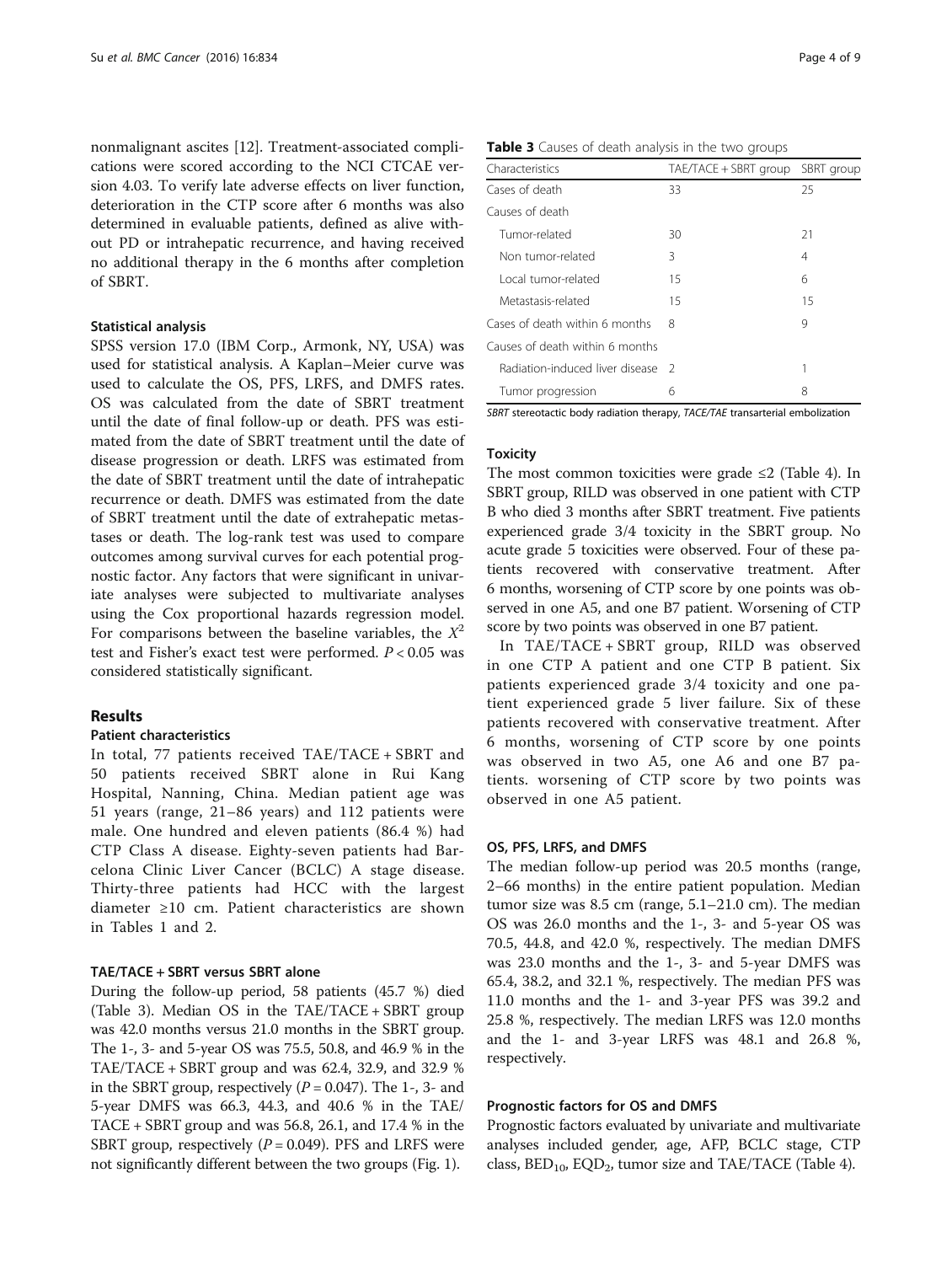<span id="page-4-0"></span>

Univariate analysis with log-rank test identified five significant prognostic factors for OS: TAE/TACE, tumor size, EQD<sub>2</sub> (Fig. [2a](#page-5-0)), BED<sub>10</sub> (Fig. [3a\)](#page-5-0) and AFP ≥100 ng/ mL. Multivariate analysis using the Cox model identified two significant prognostic factors for OS: TAE/TACE and  $BED_{10}$  (all  $P < 0.05$ ).

Univariate analysis with the log-rank test identified four significant prognostic factors for DMFS: TAE/TACE,  $EQD<sub>2</sub>$ (Fig. [2b\)](#page-5-0),  $BED_{10}$  (Fig. [3b\)](#page-5-0) and AFP ≥100 ng/mL. In addition, TAE/TACE,  $BED_{10}$ , and  $EQD_2$  were significant prognostic factors for DMFS when each continuous variable was entered individually into the Cox model ( $P < 0.05$ ).

## **Discussion**

HCC is a highly prevalent disease in many Asian countries, accounting for 80 % of cases worldwide. Less than 20 % of HCC patients are surgical candidates at diagnosis [[13\]](#page-8-0). TACE is frequently used as a local treatment option for unresectable or non-transplantable HCC, which imparts a survival benefit compared to best supportive care [[3, 4\]](#page-8-0). The BCLC staging system recommends TACE as the standard treatment for intermediate stage disease. Tumor response rate to TACE ranged from 17 to 61.9 %, but complete tumor response is very low (0–4.8 %) as relapse occurs due to intracapsular or

Table 4 Toxicity in the two groups after SBRT in 6 months

| Toxicity (Grade)            |       | TAE/TACE + SBRT group |          |        | SBRT group       |          |       |
|-----------------------------|-------|-----------------------|----------|--------|------------------|----------|-------|
|                             |       |                       | $\geq$ 3 |        | ∍                | $\geq$ 3 | value |
| Epigastric discomfort       |       |                       |          | 4      | $\left( \right)$ |          |       |
| Nausea                      | ζ     |                       |          |        |                  |          |       |
| Vomiting                    |       |                       |          |        |                  |          |       |
| Anemia                      |       |                       |          |        |                  |          |       |
| Gastric ulcer               | 0     | 0                     |          |        |                  |          |       |
| Fatigue                     | 4     |                       |          | 3      |                  |          |       |
| Liver failure               | 0     | ∩                     |          | $\cap$ |                  |          |       |
| Gastrointestinal hemorrhage | 0     | 0                     |          |        | 0                |          |       |
| Total                       | 16/77 | 5/77                  | 7/77     | 12/50  | 3/50             | 5/50     | 0.442 |

ALT alanine aminotransferase, AST aspartate aminotransferase, SBRT stereotactic body radiation therapy, TACE/TAE transarterial embolization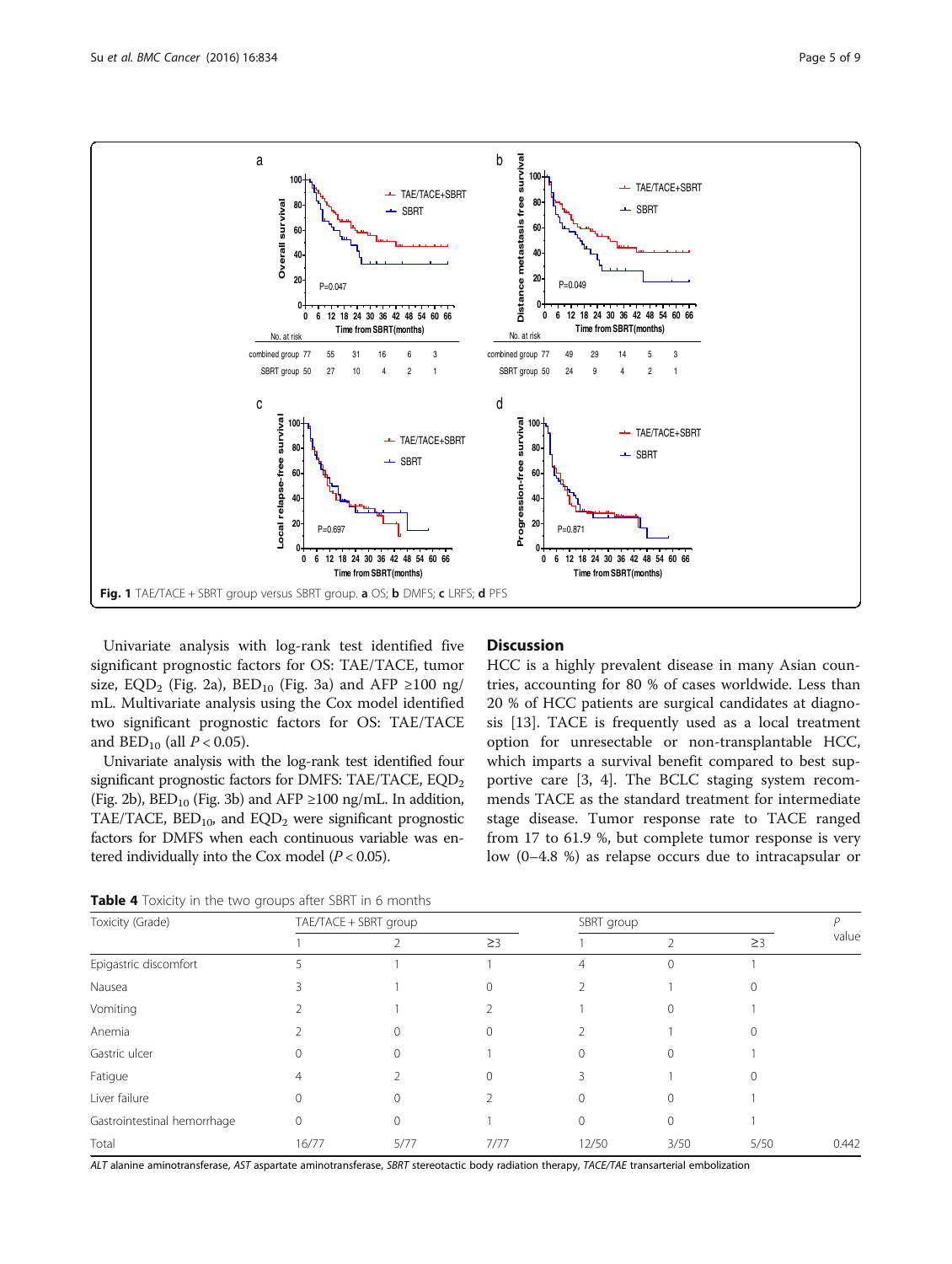<span id="page-5-0"></span>

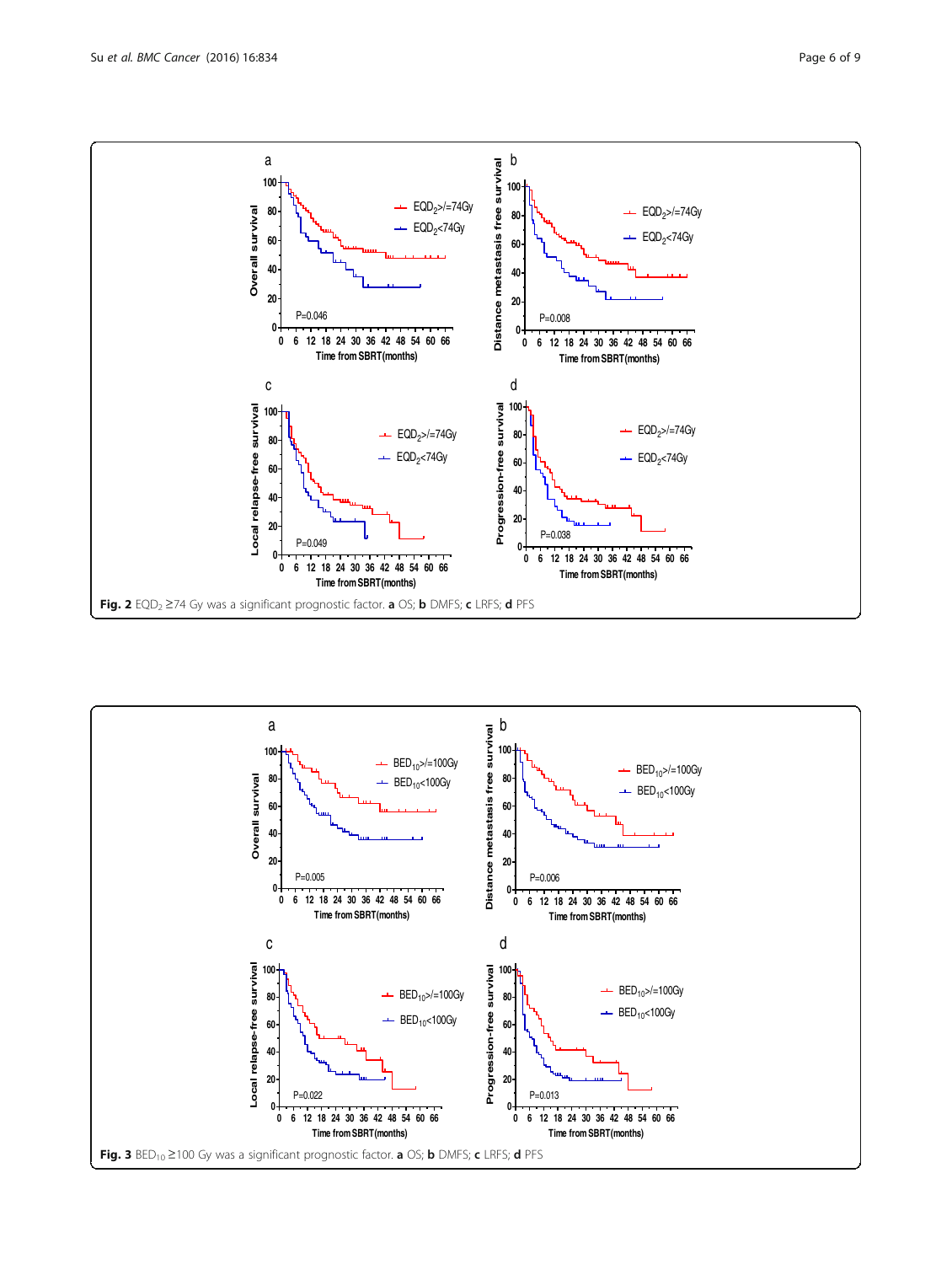<span id="page-6-0"></span>

extracapsular invasion by HCC. The long-term survival rates are very low for TACE (5-year OS:1–8 %) [[14](#page-8-0)]. Local treatments for unresectable HCC commonly used in combination with TAE/TACE for unresectable HCC are thermal ablation, percutaneous ethanol injection, and radiation therapy in Asian countries [[13](#page-8-0), [15\]](#page-8-0). Numerous clinical studies have reported improved outcomes using TACE + RT combination therapy compared with TACE [[16](#page-8-0)–[18\]](#page-8-0) or RT alone [[19](#page-8-0)]. SBRT has been investigated as a research hotspot in order to provide a higher BED. Encouraging results have indicated that SBRT is a safe therapy with a high rate of local control in patients with HCC [\[10, 20](#page-8-0)–[22](#page-8-0)].

Combined TACE and SBRT may be a new treatment approach for unresectable HCC. Honda et al. retrospectively evaluated 28 patients with small HCCs treated with TACE followed by SBRT. The median disease-free survival time was 18 months. The local control (LC) and OS at 1 year was 96.3 and 92.6 %, respectively. None of the patients experienced severe acute hematological or physical toxicity or radiation-induced liver damage [\[23](#page-8-0)]. Kang et al. reported the findings of a phase 2 trial of HCC patients (median longest diameter 29 mm, range 13–78 mm) treated with SBRT after incomplete TACE. All patients underwent TACE 1–5 times before SBRT. SBRT doses ranged from 42 to 60 Gy in 3 fractions and complete response was 38.3 % at 6 months. The LC, OS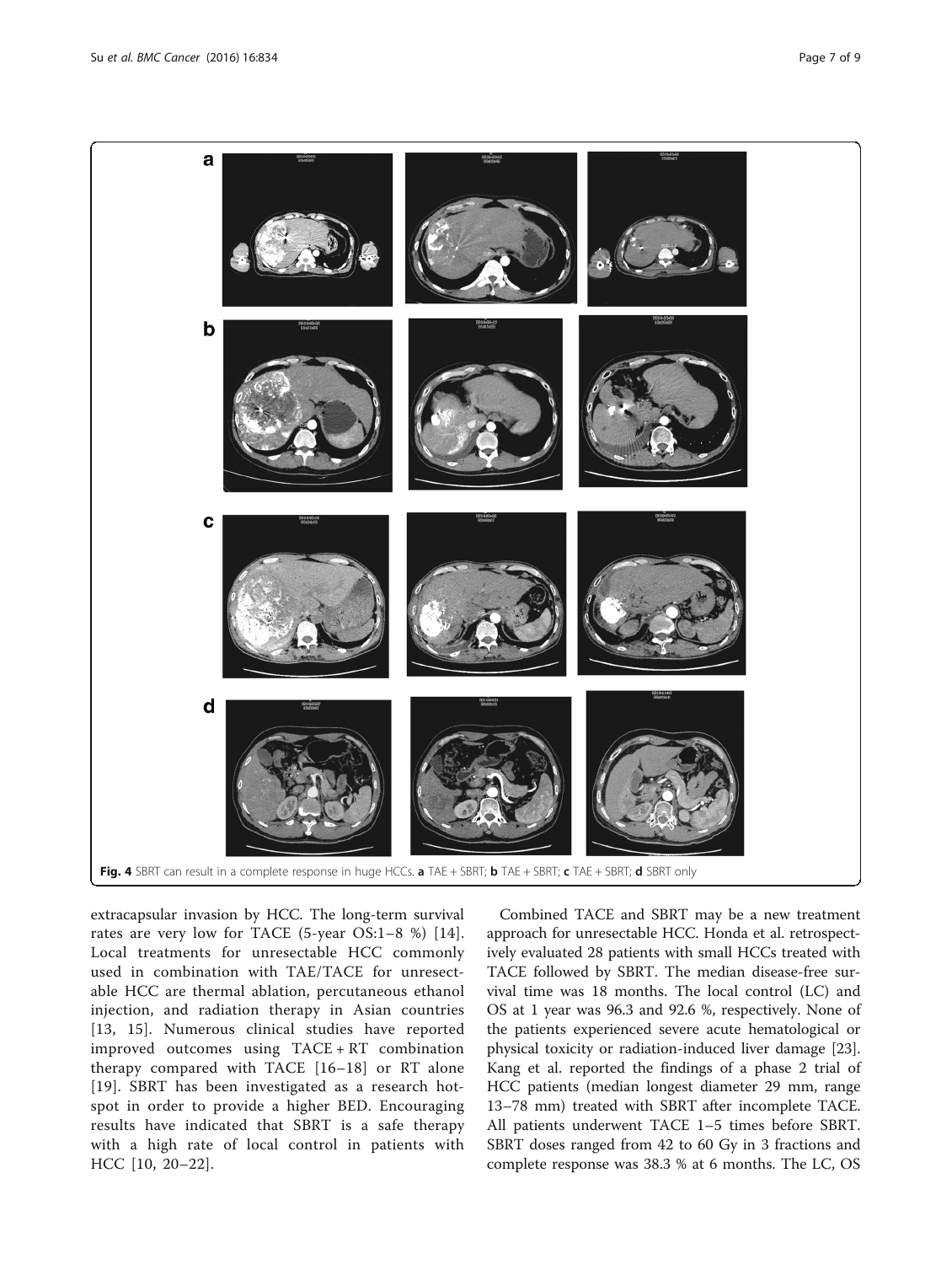and PFS at 2 years were 94.6, 68.7 and 33.8 %, respectively. In addition, 6.4 % of patients experienced grade 3 gastrointestinal toxicity and 4.3 % of patients experienced grade 4 gastric ulcer perforation [[24\]](#page-8-0). Jacob et al. reported that local recurrence was significantly decreased in the TACE + SBRT group compared with the TACE only group (10.8 % versus 25.8 %,  $P = 0.04$ ). After censoring for liver transplantation, OS was significantly increased in the TACE + SBRT group compared with the TACE only group (33 months versus 20 months,  $P =$ 0.02) [[25\]](#page-8-0). In the present study, we report long-term survival following combined TAE/TACE and SBRT versus SBRT alone for unresectable HCC >5 cm. Our previous study demonstrated that SBRT is an alternative treatment for small  $(\leq 5$  cm) HCC, with OS at 1, 3, and 5 years of 94.1, 73.5, and 64.3 %, respectively [[26\]](#page-8-0). In the current study, median OS in the TAE/TACE + SBRT group was better than that in the SBRT only group. The 1-, 3- and 5 year OS was 75.5, 50.8, and 46.9 % in the TAE/TACE + SBRT group and was 62.4, 32.9, and 32.9 % in the SBRT group, respectively  $(P = 0.047)$ . Therefore, SBRT combined with TAE/TACE may be an effective complementary treatment approach for HCC >5 cm.

Radiation dose and fractions varied during SBRT. EQD<sub>2</sub> ≥74 Gy (Fig. [2\)](#page-5-0) and BED<sub>10</sub> ≥100 Gy (Fig. [3](#page-5-0)) were significant prognostic factors for DMFS, LRFS, PFS and OS. If tolerated by normal tissue,  $BED_{10} \ge 100$  Gy was also recognized as radiation "ablation" at other sites [\[27](#page-8-0)]. The 5-year OS was 55.8 % in BED10  $\geq$ 100 groups based on the findings in our study. However, the lesions with cumulative GTV >5 cm could be caused by the application of a non-ablative dose  $(BED_{10}$  <100 Gy). Based on the findings in our study,  $EQD<sub>2</sub> \ge 74$  Gy may be recommended as the "underscore" for a second-line scheme, the 5-year OS was 48 %. And  $EQD<sub>2</sub> < 74$  Gy may be recommended as palliative irradiation, the 4-year OS was 28.1 %. If tolerated by normal tissues,  $BED_{10} \ge 100$  Gy and  $EQD<sub>2</sub> \ge 74$  Gy should receive more attention when the SBRT plan is designed.

Que et al. reported the findings of 22 patients with huge unresectable HCCs ( $\geq$ 10 cm) treated with SBRT at a dose range of 26–40 Gy in 5 fractions. The 1-year OS was 50 % with a median survival of 11 months [[28\]](#page-8-0). In the current study, univariate analysis showed that tumor size was a significant prognostic factor for OS. Thirty-three patients with huge HCCs were treated with SBRT. The 1-, and 3-year OS was 51.8 and 38.3 %, respectively, and SBRT achieved substantial tumor regression (Fig. [4\)](#page-6-0).

A total of 68 patients received TAE in our hospital and 9 patients received TACE at another hospital. The toxicity and side effects in the TAE/TACE + SBRT group and SBRT group were limited (Table [4\)](#page-4-0). RILD was observed in one CTP A patient and two CTP B patients.

This study has several limitations. First, this was a retrospective, non-randomized single-center study. Second, in the in-depth comparative analysis of TAE/ TACE + SBRT and SBRT alone, only a few patients had CTP class B in the TAE/TACE + SBRT group compared with the SBRT group  $(9 \% \text{ versus } 18.0 \% , P = 0.139)$ ,  $BED_{10} \geq 100$  Gy was lower in the TAE/TACE + SBRT group than in the SBRT group (31.2 % versus 42.0 %,  $P = 0.031$ ) and the percentage of patients with tumor size ≥10 cm was higher in the TAE/ TACE + SBRT group than in the SBRT group (31.0 % versus 16.3 %,  $P = 0.013$ ). The statistical strength may have decreased and selection bias may have increased. Third, the follow-up period in the entire patient population was short, which could have obscured late effects. However, TAE/TACE + SBRT may be recommended as a treatment for unresectable HCC >5 cm. Further multi-institutional prospective studies are warranted to investigate the true effect of this novel treatment.

## Conclusion

SBRT combined with TAE/TACE may be an effective complementary treatment approach for HCC >5 cm.  $BED_{10} \geq 100$  Gy and  $EQD_2 \geq 74$  Gy should receive more attention when the SBRT plan is designed.

#### Abbreviations

AFP: Alpha fetoprotein; ALT: Alanine aminotransferase; AST: Aspartate aminotransferase; BCLC: Barcelona clinic liver cancer; BED: Biologically effective dose; CT: Computed tomography; CTP: Child-Turcotte-Pugh; DMFS: Distant metastasis-free survival; ECOG: Eastern cooperative oncology group; EQD<sub>2</sub>: Equivalent dose in 2 Gy fraction; GTV: Gross tumor volume; HCC: Hepatocellular carcinoma; LC: Local control rate; LRFS: Local relapse-free survival; MRI: Magnetic resonance imaging; NCI CTCAE: Common terminology criteria for adverse events; OS: Overall survival; P: P-value; PFS: Progression-free survival; PTV: Planning target volume; RECIST: Response evaluation criteria in solid tumors; RILD: Radiation-induced liver disease; RT: Radiotherapy; SBRT: Stereotactic body radiation therapy; TAE/TACE: Transarterial embolization

#### Acknowledgements

We wish to thank all patients who were involved in this study and our colleagues at Rui Kang Hospital.

#### Funding

This study was funded by the Scientific Research Foundation of Guangxi Traditional Chinese Medical University, China (Grant number: RKZ201009 and P2010069).

#### Availability of data and materials

The data sets supporting the conclusion of this article is included within article. The statistical code and dataset are available from the corresponding author at sutingshi@163.com.

#### Authors' contributions

STS and LP contributed equally to this work. STS and LP participated in the research design, searched the patient database, and conducted the analysis. STS, LHZ, CT, ZY, HY, GYC, TMY, JHY, LZP, HEC and LP collected the clinical materials. STS wrote the manuscript. All authors gave the final approval of the manuscript's submission for publication.